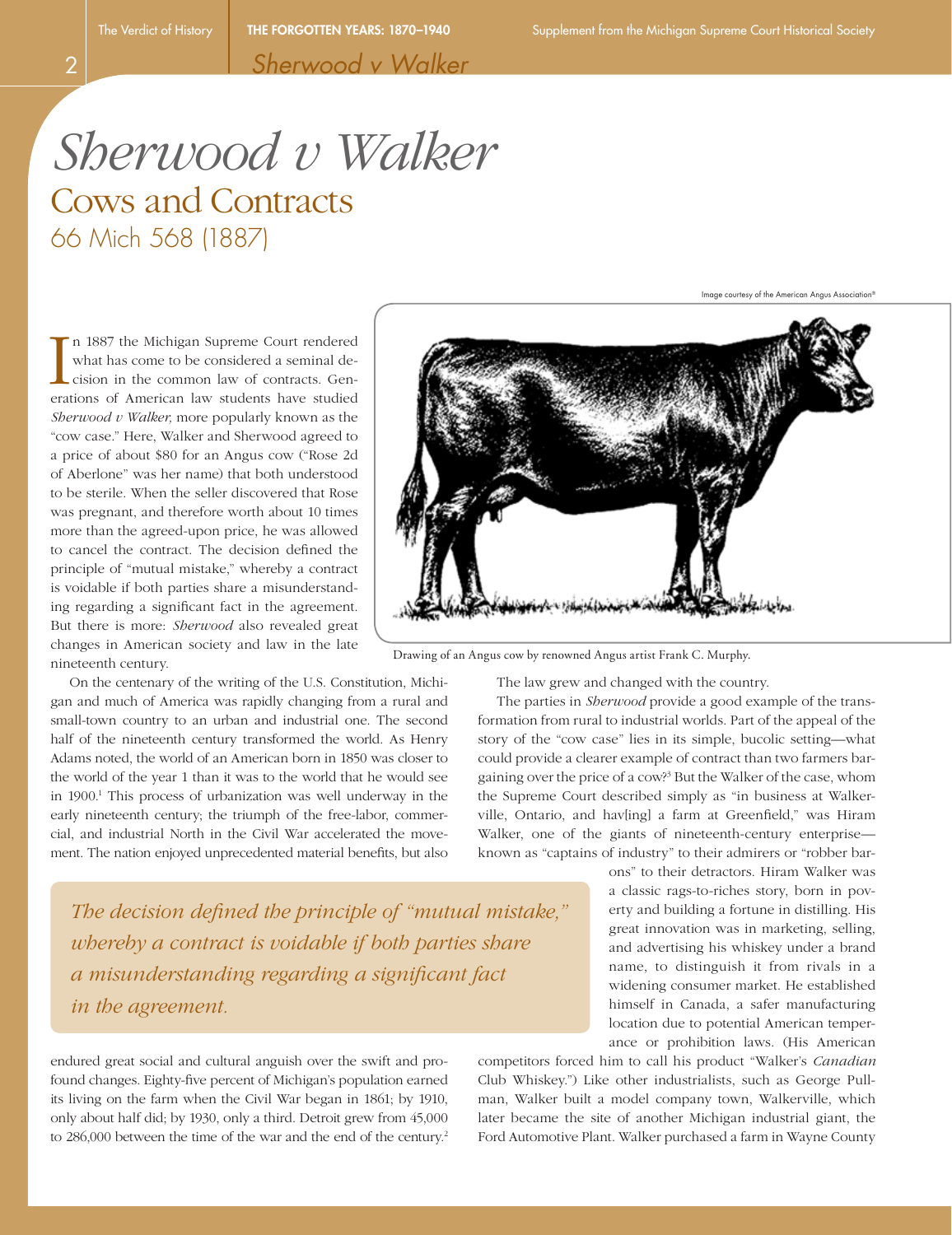## *Sherwood v Walker*

and took up the avocation of gentleman farmer and breeder of fine cattle. Still, one of the great commentators on American contract law referred to Walker as "a small farmer."4 Theodore Sherwood was a successful banker who also took the part of a gentleman farmer and Angus cow breeder. Notably, some of their contract negotiations were made by telephone, a cutting-edge technological breakthrough in 1887.

The legal instrument of the contract was fundamental to the industrial-urban revolution in the American economy and society. The law of contract was virtually nonexistent in 1800. William Blackstone's monumental, four-volume *Commentaries on the Law of England* (1765–69) devoted about four pages to contracts, a subset of real estate. But the economic explosion of the nineteenth century produced tremendous growth in this area of law, and thousands of cases were on the books by the time of the Civil War. In England, and even more so in the United States, lawmakers encouraged individuals to engage in economic enterprise, and the contract facilitated free-market, entrepreneurial freedom. The nineteenth century became "the golden age of contract law." Indeed, the great English legal historian Sir Henry Maine described the whole transformation of modern society as a movement "from status to contract." Individuals were no longer defined by birth, class, or race, but were equal persons before the law.5 And they were free to make mutually and socially beneficial exchanges by contract.

The nature of contract also changed. In the eighteenth century, judges would scrutinize contracts to make sure that they were "fair." Still influenced by medieval ideas of "just prices," courts would refuse to enforce "hard bargains" or contracts that gave one party more than an even exchange. As a result, few contracts were taken to court to enforce. Yet in the nineteenth century, legislators and courts began to leave the parties to contracts completely to their own devices. Provided they were adult males, in their right minds, and not using fraud or coercion, the contract depended completely on the subjective intent and will of the contractors. The government got out of the "paternal" position of supervising citizens. This was a change well suited to a liberal, egalitarian, democratic society such as the United States. People were assumed to be competent and trusted to take care of themselves, to succeed or fail on their own merits. The material benefits of this system—what the great legal historian J. Willard Hurst called the "release of energy" from encouraging individual enterprise—were tremendous. But the system gave more room to the shrewd and the sharp; the freedom to win also required a freedom to fail. In an 1844 South Carolina contract case, a judge referred to bargaining as a "contest of puffing and cheating" by both buyer and seller. But, once sealed, the bargain would be enforced.<sup>6</sup> The new rules produced opportunity, economic growth, and higher living standards overall, but also vast inequality and startling, almost chaotic change. But on the whole, the American people believed that the benefits outweighed the disadvantages.7

In May 1886, Sherwood inspected some of Walker's Angus cows, which Walker told him were infertile, at his Greenfield farm.8 Sherwood picked out Rose, and Walker confirmed the sale by letter, at a price of five-and-a-half cents per pound—what she was worth as beef. When Sherwood sent a man to collect Rose, Walker, having found her pregnant, refused to deliver her. Sherwood secured a writ of replevin (a common-law writ, an order by a judge allowing a person to recover property wrongly taken), took possession of Rose, and won his claim to her in the Wayne County Circuit Court. Walker appealed to the Michigan Supreme Court.

Perhaps the entire case depended on the understanding that both Walker and Sherwood believed that Rose was infertile—as opposed to the possibility, elaborated in the Supreme Court's dissenting opinion, that Sherwood was taking a chance that Rose might be fertile after all. (Courts seldom allow parties to void contracts based on unilateral, rather than mutual, mistake.) However, the original record of the case is incomplete and contradictory, and this record was all that the Supreme Court had to consider.<sup>9</sup>

The Court that heard the *Sherwood* appeal was full of new faces, Democrats who had recently taken over the bench. Only Justice Campbell, on the Court since 1858, remained of the renowned Republican "Big Four." Three new judges joined the Court in the three years from 1883 to 1885. Thomas R. Sherwood (no relation to Rose's putative owner) served as chief justice. Like most early Michigan justices, he was a New York native, moving to Kalamazoo in 1852. Sherwood was a Greenback-Democrat, elected to the Court when the Republicans were being turned out in 1882. John W. Champlin was also a New Yorker, moving to Kalamazoo two years after Sherwood and joining his brother's law firm. He studied medicine and became an able surgeon, so that "a good doctor was spoiled to make a…justice." Champlin, also a Democrat, was elected to the Court one year after Sherwood. Allen B. Morse was a Michigan native—the first to be chosen for the Court. He served in the Union Army, losing an arm in Sherman's victory at Missionary Ridge, near Chattanooga, in November 1863. Morse took his place on the Court after defeating Thomas M. Cooley in the 1885 election. This Court "may almost be called a military tribunal," one observer noted in 1890, "for the puisne judges have all smelled powder."10

Justice Morse's majority opinion reversed the circuit court's decision in July 1887. Morse assumed that Sherwood and Walker were both mistaken about Rose's barrenness. "It appears from

the record that both parties supposed this cow was barren and would not breed, and she was sold by the pound for an insignificant sum as compared with her real value if a breeder," Morse wrote. "She was evidently sold and purchased on the relation of her value for

Hiram Walker, from a painting that hangs in Willistead Manor, Windsor, Ontario. Wikipedia contributors, "Hiram Walker," *Wikipedia, The Free Encyclopedia,* http://en.wikipedia.org/w/ index.php?title=Hiram\_Walker&oldid=232161637 (accessed August 27, 2008)

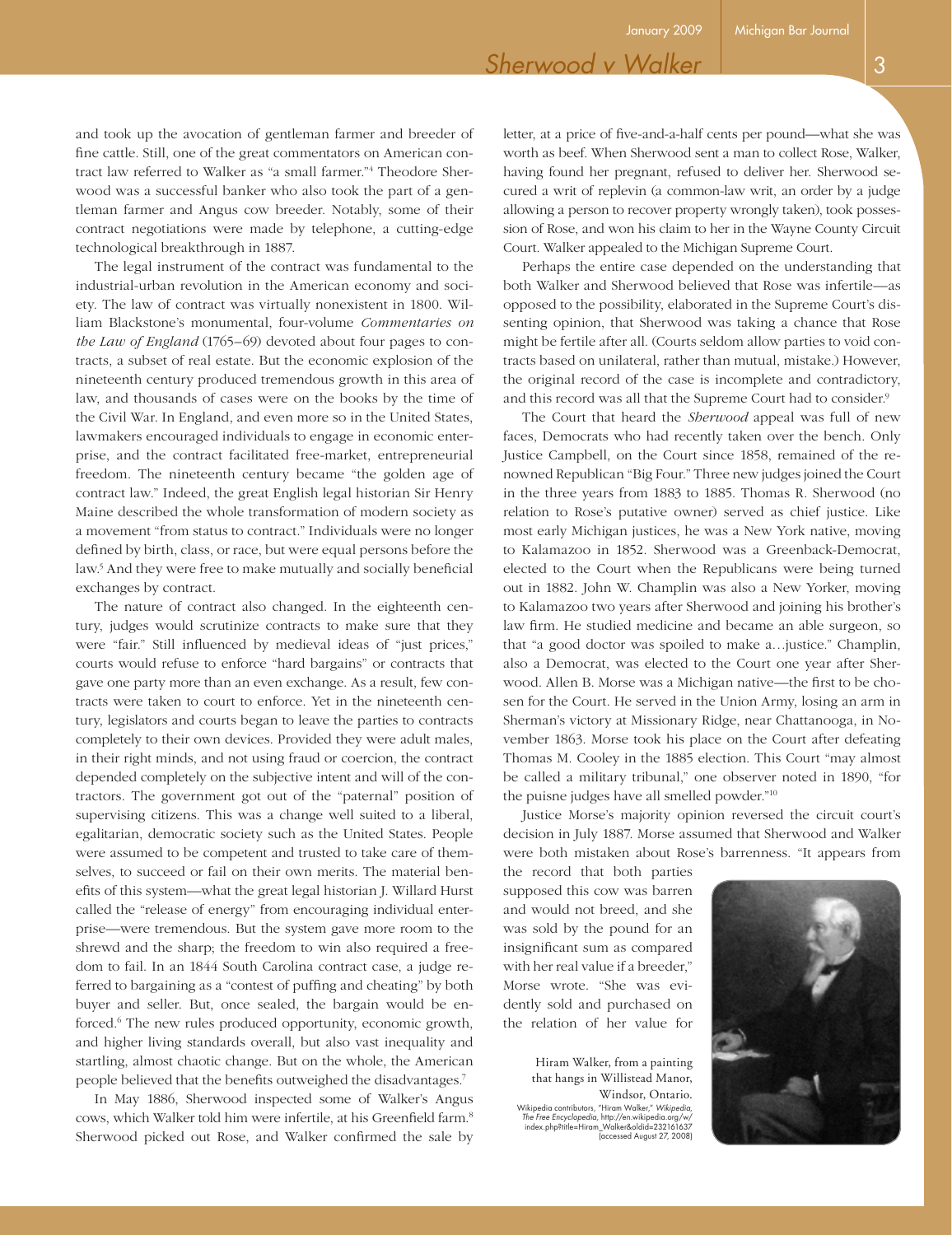beef, unless [Sherwood] had learned of her true condition, and concealed such knowledge from [Walker]."11 Thus, Morse indicated, it was a case of mutual mistake or fraud on Sherwood's part, a void contract in either case.

While there were some common-law precedents for the decision, Morse ultimately relied on logic and natural law. In some sense, there was no contract because Walker and Sherwood had made an agreement to purchase something that did not exist—a *barren* cow named Rose. Morse used the terminology of Plato and Aristotle, distinguishing the nature or essence of a thing from its accidental features. "If there is a difference or misapprehension as to the substance of the thing bargained for, if the thing actually delivered or received is different in substance from the thing being bargained for and intended to be sold, then there is no contract; but if it be only a difference in some quantity or accident, even though the mistake may have been the actuating motive to the purchaser or seller, or both of them, yet the contract remains binding." In simple terms, a breeding cow was fundamentally different from a beef cow.12

The Court thus took a position in an emerging battle over legal philosophy. The appeal to philosophic standards—to God, Nature, or Reason—was as old as Western civilization itself. It came under attack in the nineteenth century, challenged by legal philosophies derived from "positivism." Positivists argued that judges did not simply "discover" the eternal and immutable principles of law. Rather, law was a human product, the command of the sovereign. Oliver Wendell Holmes, Jr., who wrote his classic *Common Law* a few years before *Sherwood,* gave expression to this idea. Holmes wanted the language of morals and metaphysics completely excised from the law. He, and more radical critics of natural law jurisprudence, believed that judges used natural law as a pretext to make law on the basis of their own class interests. In contrast to Justice Morse's discussion of the essential or real nature of Rose, the positivists believed that these were just names, non-existent abstractions. Though often called "legal realists," they were really "legal nominalists," denying the reality of legal concepts.

Such law-school nostalgia was another sign of the modernizing forces at work in 1887: formal legal education was just getting underway. Rather than simply serving as an apprentice in a law office, "reading law" for a while and then hanging up a shingle, as lawyers like Abraham Lincoln did, the late nineteenth-century bar began to organize and professionalize. The American Bar Association, for example, was formed in 1878. Formal study, credentials, and organization took hold among lawyers, doctors, and even historians in the late nineteenth century. Only 11 out of 30 jurisdictions required any qualifications to practice law in 1840. After the Civil War, many more did. Teaching *Sherwood* became part of the progressive "search for order," as middle-class professionals tried to control the often unruly effects of the unbridling of contract.<sup>1</sup>

1. Wiebe, *The Search for Order, 1877–1920* (New York: Hill & Wang, 1967); Hockett, *New Deal Justice: The Constitutional Jurisprudence of Hugo L. Black, Felix Frankfurter, and Robert H. Jackson* (Lanham: Rowman & Littlefield, 1996), p 32.



Official Court portrait of Justice Thomas R. Sherwood.

Thus, *Sherwood* is a profoundly ambivalent decision. On the one hand, it seemed to be stepping away from the anythinggoes, devil-take-the-hindmost character of nineteenth-century contract doctrine, back toward a paternalistic judicial scrutiny of bargains, preventing Sherwood from reaping a windfall by pulling a fast one. Yet it did so by using natural law reasoning, which was revived in the late nineteenth century in defense of the doctrine of "liberty of contract." Most critics of nineteenth-century contract law claim that it empowered the already powerful and better informed, usually sellers and employers, at the expense of the weak and ignorant, usually employees and buyers—hardly characteristic of this case between two men of wealth.<sup>13</sup>

Chief Justice Sherwood dissented. Quite simply, he disagreed that there had been a mutual mistake. "He believed she would breed," Justice Sherwood said of plaintiff Sherwood. The purchaser turned out to be more correct about a quality of the cow "which could not by any possibility be positively known at the time by either party to exist." Articulating the dominant theory of contract, he said, "It is not the duty of courts to destroy contracts when called upon to enforce them, after they have been legally made." The law should leave individuals to their own devices. "As to the quality of the animal, subsequently developed, both parties were equally ignorant, and as to this each party took his chances."<sup>14</sup> But Justice Sherwood had to assume, apart from the record of the case on appeal, that Theodore Sherwood had been banking on Rose's possible fertility.15

What did *Sherwood* actually settle? Hiram Walker got Rose back, but the doctrine of "mutual mistake" was far from settled.16 Mistake cases are rare enough, and mutual mistake cases even rarer.17 Courts and casebooks continue to be "puzzled" about the principle, and